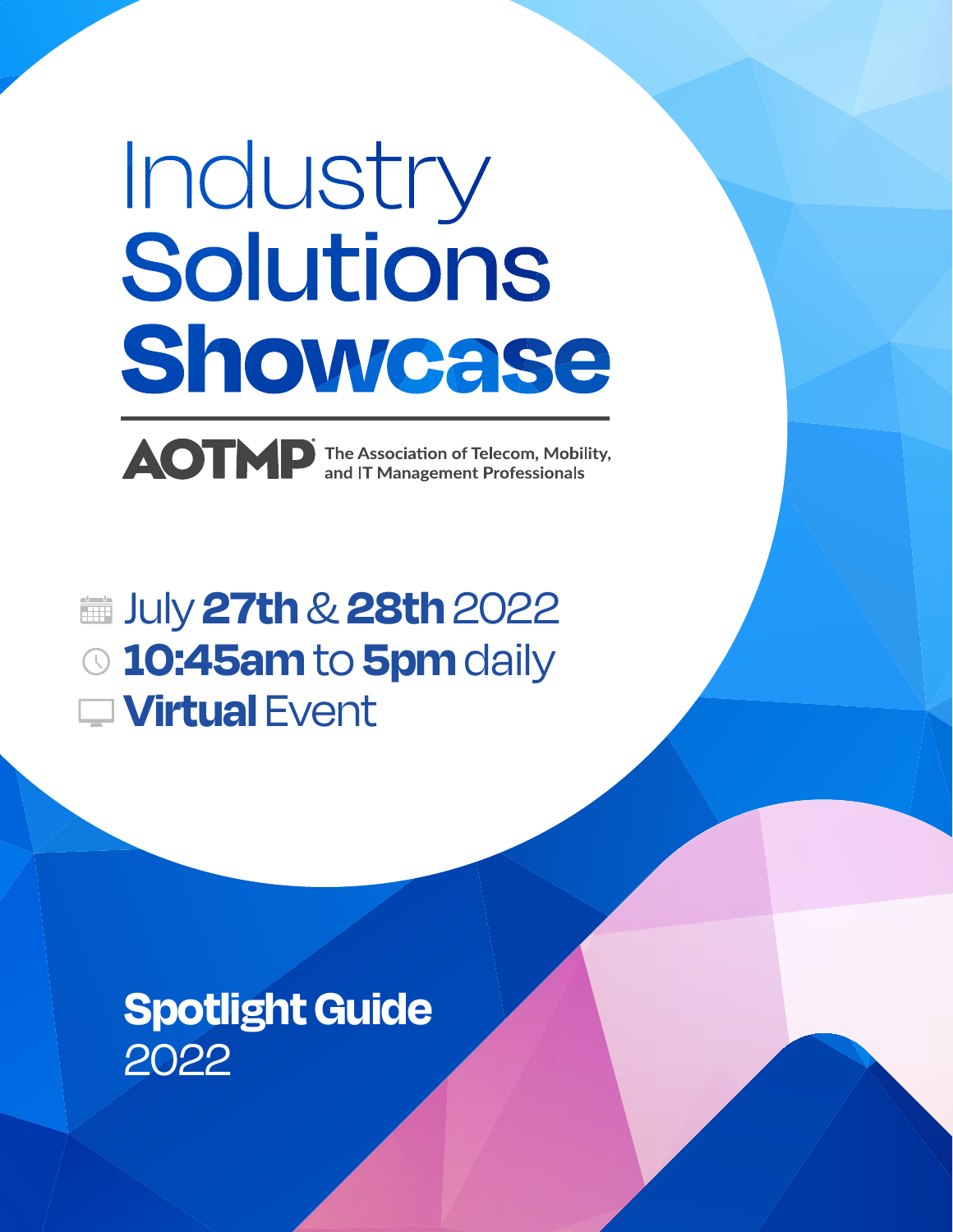# Customers have a lot to choose from. **Make sure your product stands out from the rest.**

### Buyers (and sellers) are **tired of the same old process.**

We should know – we hear from them every day. That is why we are hosting an event to bridge the gap, and give both sides an engaging and informative way to get together.

#### **Introducing the First Annual AOTMP® Industry Solutions Showcase**

AOTMP®, The Association of Telecom, Mobility and IT Management Professionals, is proud to be bringing a new event to the industry that will showcase the latest and greatest technology solutions from a variety of products and services.

AOTMP<sup>®</sup> brings relevant and active industry professionals together daily, so it should come as no surprise that we present this new annual series bringing together users, providers, and other key industry collaborators around a common goal – simplifying the process of buying and selling technology solutions in our industry specifically.

### Get in the **Spotlight**

**Here it is then, your opportunity to showcase solutions in a quick and convenient way for potential buyers, influencers and users. The event consists of 30 minute "Spotlight" sessions over two days. Spotlight one, two or more of your solutions to an all-enterprise audience that is eager and actively seeking technology partners.**

**This engaging live presentation platform enables you to make many presentations at once with no travel required.**